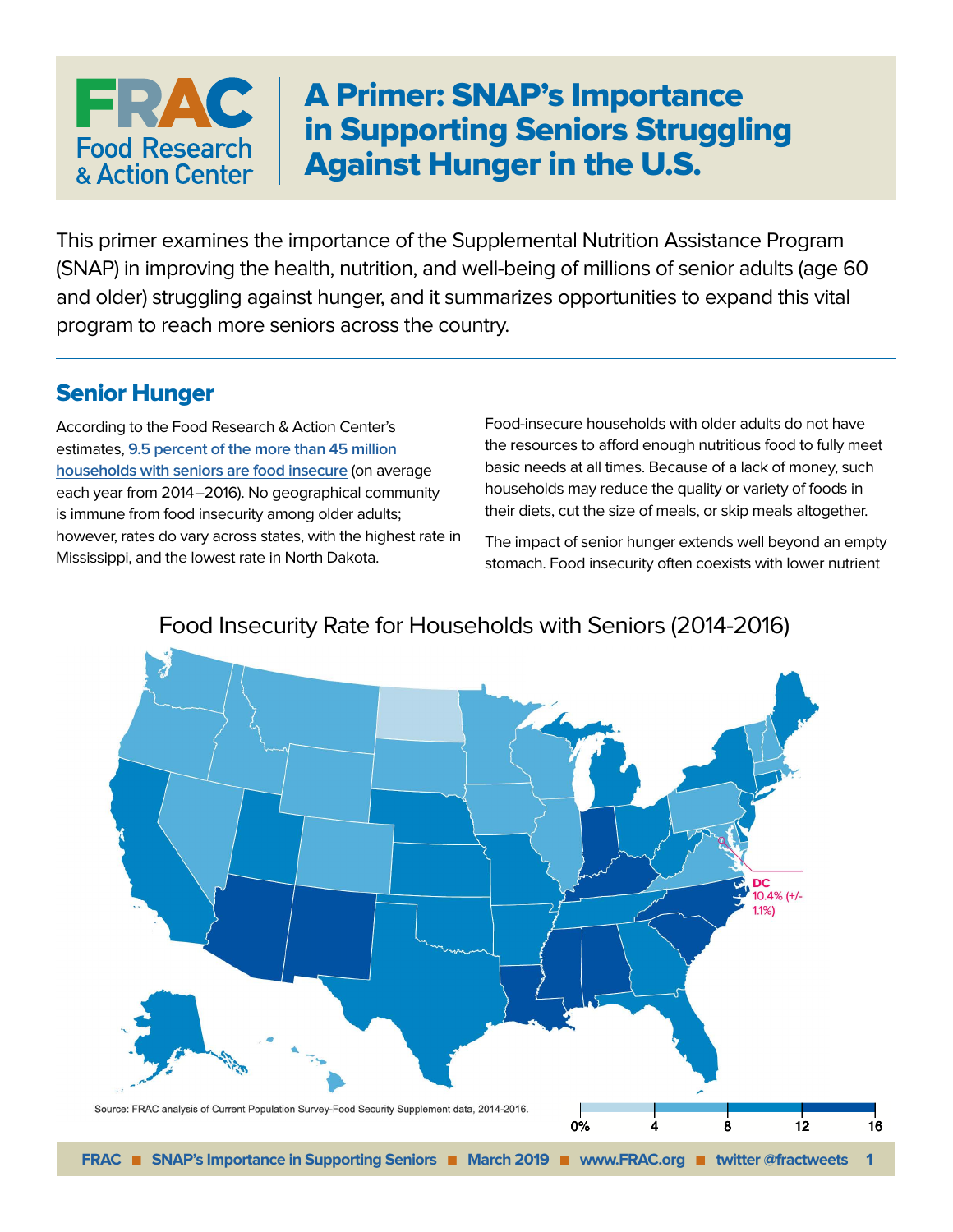#### **Seniors Struggling With Food Insecurity may Experience a Number of Challenges:**



**SOURCE:** FRAC's Hunger and Health series

intakes, greater likelihood of mental health problems, increased levels of depression and diabetes, and limitations on daily activities. Food-insecure seniors are more likely to have to choose between paying for food or medicine, postponing medical care, or forgoing food needed for special doctor-prescribed diets.

Millions more households with seniors face marginal food security, which research shows causes considerable harm to health and well-being.

# SNAP: A Highly Effective Tool for Addressing Senior Hunger

SNAP is the only nutrition program available to all eligible older adults in every part of the country. Nationally, in fiscal year 2017 (according to the most recent data available), on average each month, SNAP reached 5 million low-income households with individuals age 60 or older.<sup>1</sup> While overall SNAP participation has decreased in recent years, the number of households with seniors participating continues to grow. Between fiscal year 2013 and fiscal year 2017, SNAP participation among households with seniors increased by approximately 25 percent.

SNAP Participation Among Households With Seniors (age 60+) on Average Each Month, Fiscal Year (FY) 2013–2017

| <b>FY</b> | <b>Number of SNAP</b><br><b>Households With</b><br><b>Seniors</b> | <b>Increase from</b><br><b>Previous FY</b> |
|-----------|-------------------------------------------------------------------|--------------------------------------------|
| 2017      | 5 million                                                         | 6.4%                                       |
| 2016      | 4.7 million                                                       | 6.8%                                       |
| 2015      | 4.4 million                                                       | 2.3%                                       |
| 2014      | 4.3 million<br>7.5%                                               |                                            |
| 2013      | 4 million                                                         |                                            |

Source: U.S. Department of Agriculture. Characteristics of Supplemental Nutrition Assistance Program Households reports for FY 2013 through FY 2017.

### **[Participation in SNAP among all senior households](http://www.frac.org/wp-content/uploads/senior-snap-maps-meta-analysis.pdf)** is

consistent for all types of counties — rural, small town, and metropolitan.

While SNAP is available to individuals of all ages, the program is well-suited to benefit older adults:

**n** SNAP protects senior health and helps maintain **independence**. The health benefits that result from an adequate diet can support seniors in their efforts to remain active, socially integrated, and independent.



<sup>1</sup> U.S. Department of Agriculture. (2019). *[Characteristics of Supplemental Nutrition Assistance Program Households: Fiscal Year 2017](https://fns-prod.azureedge.net/sites/default/files/ops/Characteristics2017.pdf#page=16)*.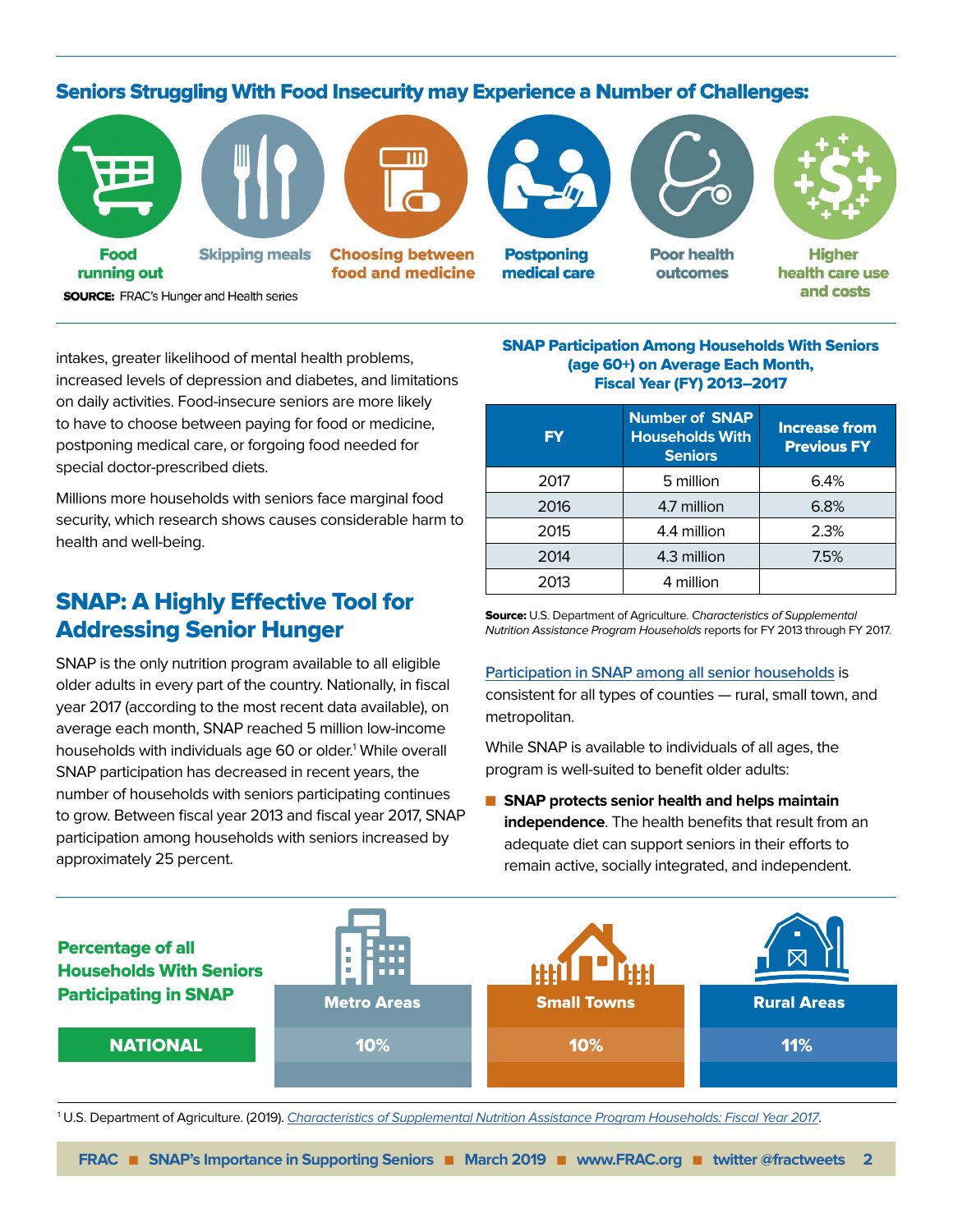Seniors often have special diets, texture sensitivities, and food restrictions. With SNAP, seniors can purchase nutritional shakes, doctor-recommended foods, and personal favorites.

- **n SNAP is flexible.** SNAP can be used at tens of thousands of locations across the nation — in regular commercial channels — at grocery stores and retail outlets where seniors would normally purchase their food. The electronic benefit transfer (EBT) card (on which SNAP benefits are loaded) works like a bank card, and does not stigmatize or single out recipients.
- **n** SNAP boosts senior income. SNAP lifts millions of people out of poverty each year. Moreover, by giving seniors additional food-purchasing power, SNAP can mitigate the hardships of rising food costs for those with fixed incomes. Evidence shows that when elderly consumers are confronted with rising costs without an increase in income, their nutrition is the first to suffer.

Because of its entitlement structure, SNAP can reach any eligible older adult with a benefit that is 100 percent federally funded. The EBT card also can serve as a platform for seniors to get supplemental benefits funded by states, such as is the case in the District of Columbia, Maryland, and New Mexico. In fiscal year 2017, the average benefit for a senior was \$101 per month. To see the average monthly SNAP benefit for seniors and households with seniors in your state, refer to **[FRAC's interactive table](http://www.frac.org/maps/seniors/tables/sr_snap_benefits_fy2017.html)**.

### Too Many Eligible Seniors are Missing out on SNAP

Even though millions of seniors benefit from SNAP, too many eligible older Americans are not enrolled in the program. In fiscal year 2016, only an estimated 45 percent of the nation's 10 million eligible seniors participated in SNAP on average each month.<sup>2</sup>

Participation rates for seniors living alone and seniors not living alone vary greatly. The participation rate for seniors living alone was more than twice the rate for those not living alone in fiscal year 2016.

#### SNAP Participation Among Eligible Seniors on Average Each Month by Household Type, FY 2016



Source: U.S. Department of Agriculture. Trends in Supplemental Nutrition Assistance Program Participation Rates: Fiscal Year 2010 to Fiscal Year 2016.

Participation rates among eligible seniors vary by state. From 70 percent (+/- 6 percent) in New York to 19 percent (+/- 4 percent) and 20 percent (+/- 4 percent) in California3 and Wyoming, respectively.

#### Highest- and Lowest-Performing States for SNAP Participation Among Eligible Seniors on Average Each Month, FY 2015<sup>4</sup>

| <b>Top Five States</b> |                     | <b>Bottom Five States</b> |              |
|------------------------|---------------------|---------------------------|--------------|
| <b>State</b>           | Rate                | <b>State</b>              | Rate         |
| New York               | 70% (+/- 6%)        | Arizona                   | 29% (+/-3%)  |
| Vermont                | 68% (+/- 7%)        | Utah                      | 26% (+/- 5%) |
| Massachusetts          | $67\%$ (+/- $6\%$ ) | Arkansas                  | 25% (+/- 3%) |
| Oregon                 | 62% (+/- 6%)        | Wyoming                   | 20% (+/- 4%) |
| Rhode Island           | $60\%$ (+/- $6\%$ ) | California                | 19% (+/- 4%) |

Additionally, many seniors who do receive SNAP are missing out on the full amount of SNAP benefits for which they are eligible. Two main factors contribute to this. First, a state may not have adopted policies that can help seniors more readily report their true expenses and deductions from countable income so as to trigger a higher SNAP benefit. Second, seniors may not know of existing policies that can help increase their benefit amount.

4The most recent data available for **state** SNAP participation rates among eligible seniors is from fiscal year 2015.

<sup>2</sup> U.S. Department of Agriculture. **[Trends in Supplemental Nutrition Assistance Program Participation Rates: Fiscal Year 2010 to Fiscal Year 2016](https://fns-prod.azureedge.net/sites/default/files/snap/Trends2010-2016.pdf)**.

<sup>&</sup>lt;sup>3</sup> In California, the value of CalFresh (the state's name for SNAP) benefits is included within recipients' Supplemental Security Income/State Supplementary Payment (SSI/SSP). This makes SSI/SSP recipients — many of whom include seniors — ineligible for CalFresh, and is one of the factors in California's low rate. California is changing this policy, later in 2019, which will make it possible for more low-income seniors to participate in SNAP.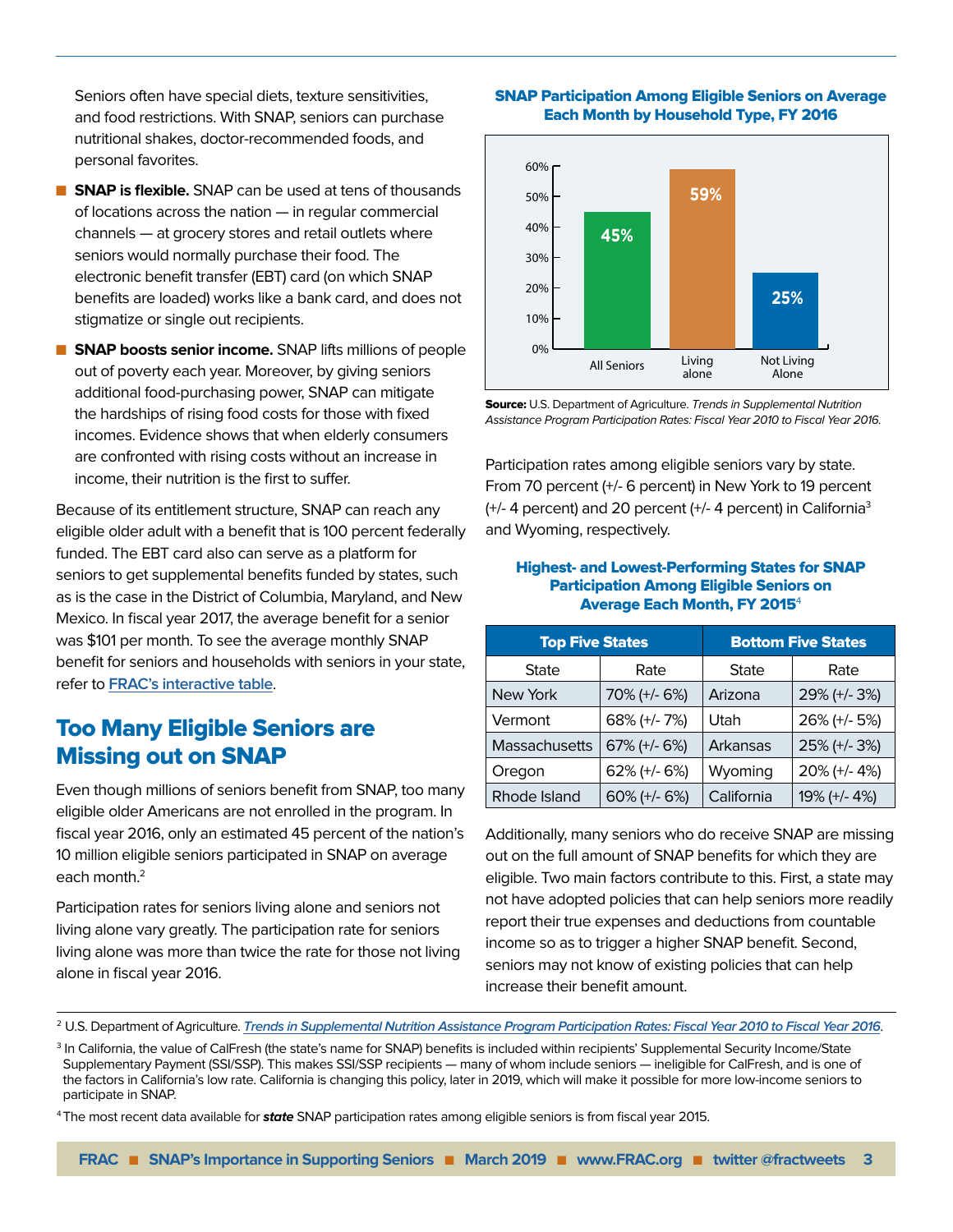# Opportunities to Increase SNAP Participation and Improve the SNAP Benefit Level for Seniors by Promoting State Best Practices

Because of SNAP's entitlement structure, added federal funding is available if a state (as well as localities and nonprofit programs) grow the program; for example, through concerted application assistance and adoption of seniorfriendly policies.

The following areas are examples of key best practices that states should adopt and implement to connect more seniors to SNAP:

- Adopt the elderly simplified application projects (ESAP): States can apply for demonstration project waivers that allow them to simplify SNAP applications for households with seniors (age 60 and older) with fixed incomes; make use of data matches to reduce the amount of verifications demanded from applicants; and certify households for 36-month benefit periods.
- Adopt categorical eligibility to eliminate the asset test: States can eliminate the asset test for SNAP eligibility using categorical eligibility. This reduces paperwork, cumbersome processes for verification of modest resources, and allows struggling households with modest savings to become eligible for SNAP. More than 30 states, the District of Columbia, Guam, and the U.S. Virgin Islands have eliminated the asset test for almost all households (a few types of households are not eligible for such treatment under federal rules).
- **Extend certification periods:** If a state is not applying for an ESAP demonstration waiver, states can still adopt policies to extend certification periods (up to 24 months, not 36 months as allowed for ESAP states) in ways that can benefit seniors. For instance, households in which all members are seniors and/or people with disabilities with no earned income may be given a 12-month certification without periodic reporting, or a 24-month certification with a 12-month periodic reporting requirement.
- **n Develop a standard medical deduction:** States can apply for a standard medical deduction that helps seniors deduct out-of-pocket medical expenses from countable income while reducing verification burdens. This can help

seniors more seamlessly receive the full SNAP benefit for which they are eligible, save SNAP case workers and households from the task of collecting proof of fluctuating medical expenses, and reduce a state's potential for errors.

- n **Capture the true value of medical expenses:** States not using the standard medical deduction can adopt several policies to help seniors and people with disabilities better capture the true value of their medical expenses. This includes defining broadly what deductions are allowed, and creating systems that assure that SNAP workers screen for deductible medical costs.
- **n** Help seniors afford to heat and eat: States can coordinate between SNAP and low-income energy assistance programs to help households, including seniors, receive more adequate SNAP benefits.
- **n Implement voice/telephonic signature policies:** States can implement processes to allow for acceptance of a telephonic signature (an individual's recorded verbal assent) in place of an ink or electronic signature. This allows a senior to receive application (or recertification) assistance from a state agency, community-based organization, or other trusted contact over the phone without requiring an additional and cumbersome step of procuring the ink signature from the senior.
- **n** Implement SNAP application assistance plans that **include effective strategies to educate seniors about SNAP:** States can engage in efforts to ensure SNAP education and application assistance efforts engage senior-serving partners. Building SNAP partnerships with state Area Agencies on Aging, AARP chapters, and community organizations that can help reach new seniors and cross-promote programs is one of the most effective ways for states to close the senior SNAP participation gap, reduce hunger, strengthen SNAP services, and maximize federal reimbursement.
- **n** Promote the best use of authorized representative **opportunities:** States can adopt policies to allow seniors (or any SNAP applicant) to designate a trusted friend, family member, neighbor, or other individual to help assist with applying for SNAP, submitting forms, and/or using the senior's SNAP EBT card to buy food for the senior. The senior may have one authorized representative or separately authorized representatives for applying to